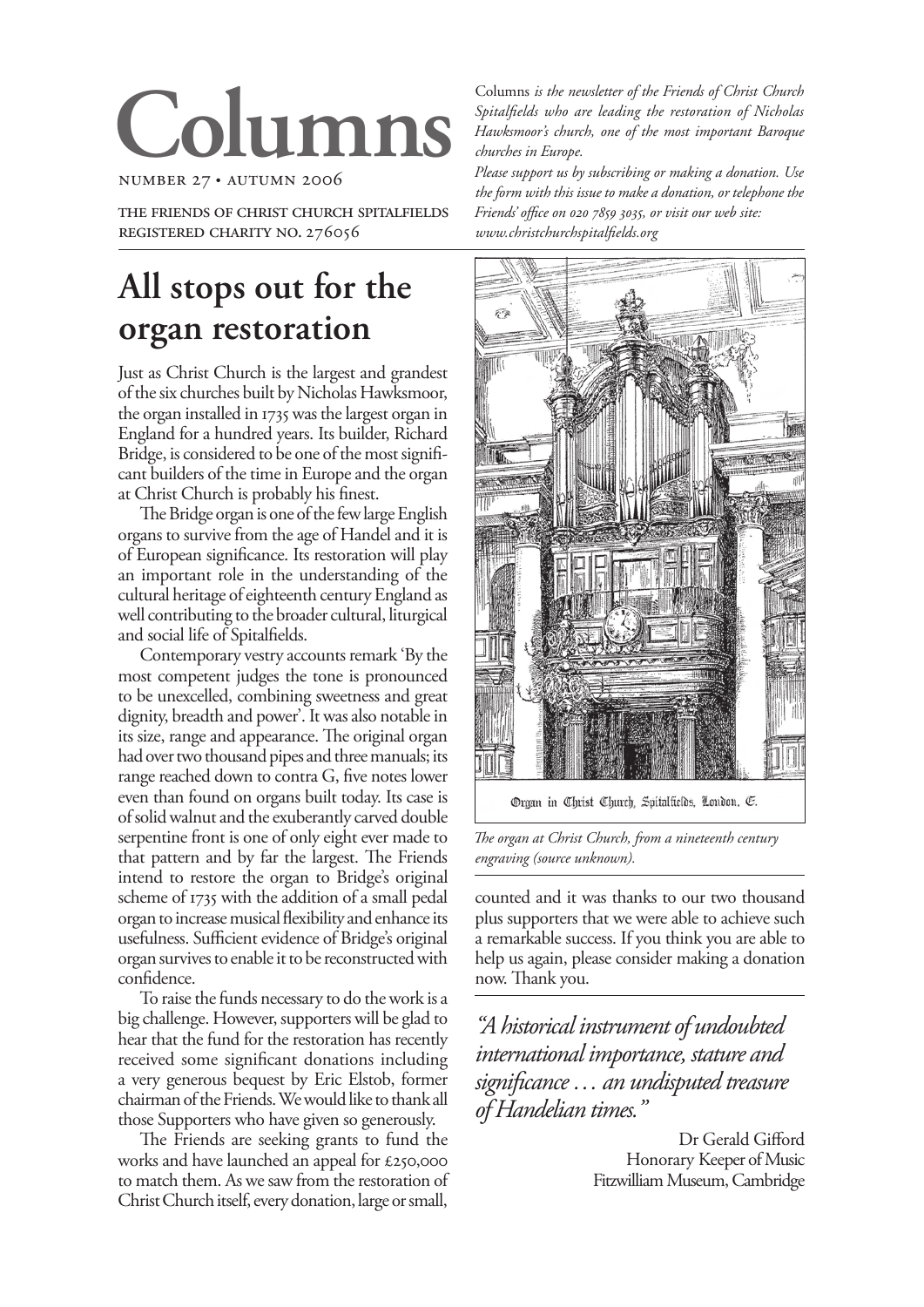### **More glory for Christ Church**

Since the last edition of *Columns* (No 26) the restoration at Christ Church has been recognised with three further awards.

In March 2006 Christ Church Spitalfields received a Civic Trust award. These awards are given to projects in the United Kingdom that make an outstanding contribution to the quality and appearance of the environment. They recognise 'exemplary, high quality schemes'. The judges wrote:

This project is a remarkable story of perseverance, meticulous research, and uncompromising rigour in restoring this church to a manner that Hawksmoor would have recognised instantly. Great care has been taken in the re-use and renewal of materials, energy conservation, and future maintenance costs …In addition to religious use, the building is also let for appropriate functions to secure funding for the church's future. Having survived threats of demolition, the project should be a source of great pride to all those who laboured unwavering over the years to see it reinstated as a place of worship and community use.

Christ Church has also been awarded two prestigious awards by the RIBA: these awards are respected worldwide for their recognition of the highest architectural standards.

Christ Church was given a RIBA restoration award at the ceremony in July and six weeks later received a Conservation Award and was short listed for the 2006 Crown Estate Conservation Award which will be made later in the autumn at the Stirling Prize dinner.

# **Christ Church Spitalfields awards for the restoration**

2006 **RIBA Conservation Award/London** and short listed for the 2006 Crown Estate Conservation Award

#### 2006 **RIBA Restoration Award**

2006 **Civic Trust Award**

2005 **Georgian Group Architectural Award**: Restoration of a Georgian Church

2005 **The Wood Awards:** Winner in the Conservation/Restoration Category

2005 **Building of the Year Award, Royal Fine Art Commission Trust**

A specialist award for 'A Glorious Restoration'

2004 **Stone Federation's Natural Stone Awards:** Commendation

### **Simon Sainsbury**

The Friends are very sad to acknowledge the recent death of Simon Sainsbury in September aged 76.

Simon had taken a close personal interest in supporting the restoration of Christ Church for many years. He was a Patron of the Friends and he will be sorely missed.

## **New Publications**

The Friends have recently published two new postcards:



*The restored interior*



*The font, restored in 2006*

Cards are 40p each. Minimum postal order is £4.00.

These and other publications & cards produced by the Friends are available on Tuesdays and Sundays in Christ Church or by downloading an order form from our website.

### **Christmas Cards**

The Friends have three designs available this year including a new image showing the decorated plaster ceilings of the nave & aisles at Christ Church. An order form is enclosed with this edition. All proceeds go towards the work of the Friends. Thank you for your support.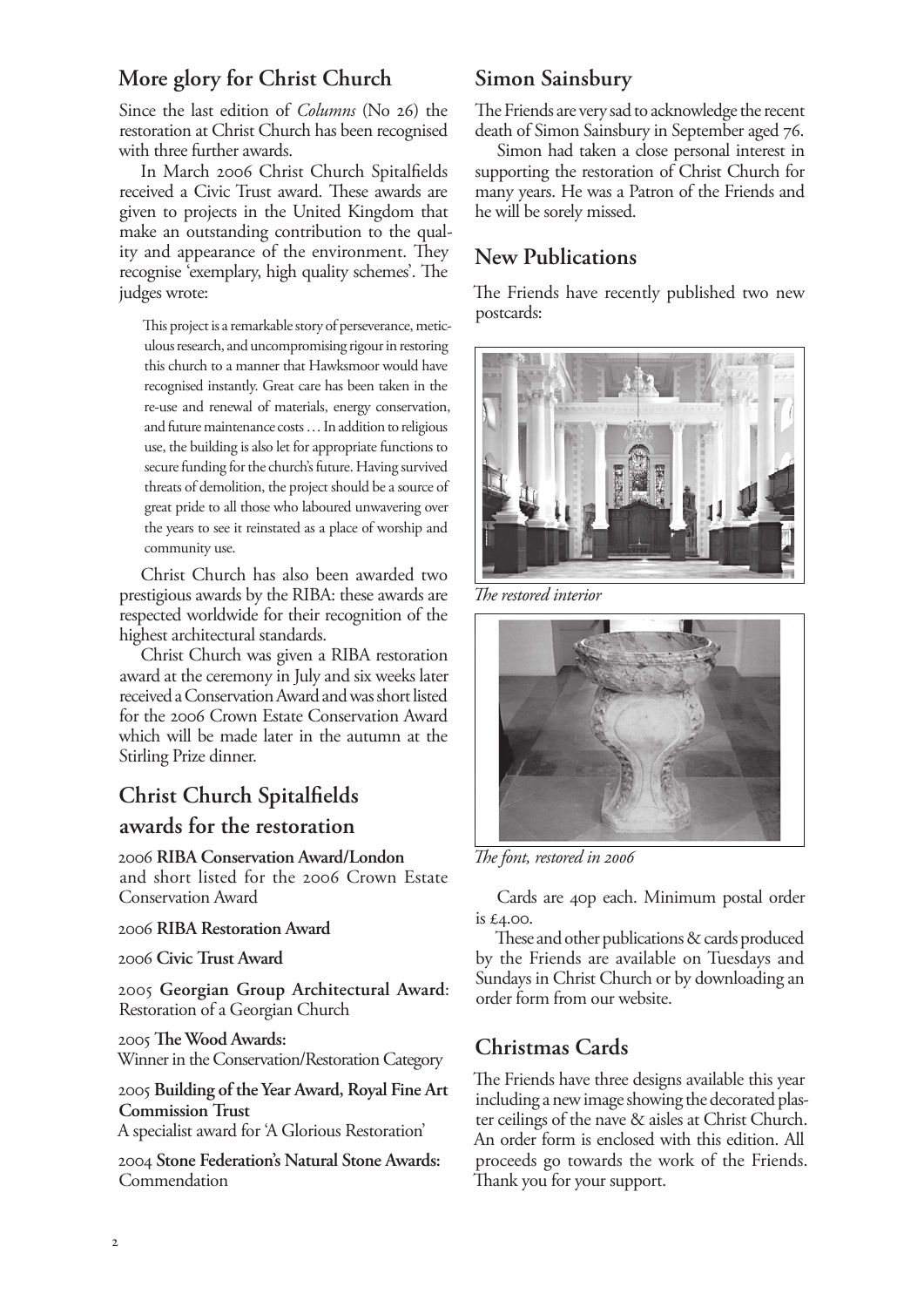# **Thank you**

The Friends are grateful for the generosity of the many individuals and organisations who support the Restoration Appeal. We would like to thank law firm Ashurst for generously providing an office; for printing this issue of *Columns* and other printed material. We value donations large and small. Thank you. We would also like to take this opportunity to thank all those who prefer to remain anonymous and those who give to the restoration by standing order, thereby saving on administrative costs. We would like to thank the following for their recent donations:

| Gifts of $\pounds 25$ and over | Thelma Stollar*                               |
|--------------------------------|-----------------------------------------------|
| George Allan*                  | Jenifer White                                 |
| Roy Aubertin*                  | Martin Whiteley                               |
| Ray Ayriss*                    | Jeremy Wong*                                  |
| <b>Bruce A Bailey</b>          |                                               |
| Mr & Mrs Keith Baker           | Gifts of £100 and over                        |
| Kathleen Bates                 | Mr & Mrs Nicholas Baring                      |
| Michael Blighton               | Mrs E Brihi-Brightwell*                       |
| Richard Bready                 | Sir Peter Cazalet                             |
| David Brown                    | John Dallas                                   |
| Patricia Drummond              | <b>Glossop Pryor Foundation</b>               |
| Sir Edward Ford                | Gresham House plc                             |
| Christine Fosh                 | Derek Hilton                                  |
| John Fowling                   | McCorquodale Charitable Trust                 |
| Richard Garnett*               | Ken Potter*                                   |
| Mrs J C George*                | The Sainer Charity*                           |
| Mr R E George*                 | Dimity Spiller                                |
| Veronica Gilbert               | Roderick Thomson                              |
| Barbara Glayzer*               |                                               |
| Mr G M Hart                    | Gifts of $\pounds$ 200 and over               |
| Frank Hermann                  | Julian Cazalet                                |
| Dr D P Howlett*                | Geoffrey Collens*                             |
| Peter Hurford*                 | George Josselyn*                              |
| Mrs J I H Hutchings            | John Peck                                     |
| Mary Knox                      | Pauline Pinder                                |
| Roy LeMarechal                 | Mr & Mrs Peter Smith*                         |
| Valerie Browne Lester*         | Frederick Sowan                               |
| John Loveless                  | Mr & Mrs S Summerson                          |
| Brian Mace*                    | Sir Anthony Touche                            |
| Harry Mathews*                 | Philip Vracas                                 |
| <b>Andrew Mills</b>            |                                               |
| Paul Mounsey                   | Gifts of $\epsilon$ 500 and over              |
| Terence Muzzell*               | Dr Oliver Black                               |
| John Pettit*                   | David & Julia Cade*                           |
| Mr W J R Price                 | Margaret Davis*                               |
| Alan Regin                     | Hamish Parker*                                |
| Robin Richardson               | Peter Stormonth Darling                       |
| <b>Hazel Roberts</b>           |                                               |
| Simon Scott Plummer*           | *partly or fully for the Richard Bridge Organ |
| Mary Stephens                  | Appeal                                        |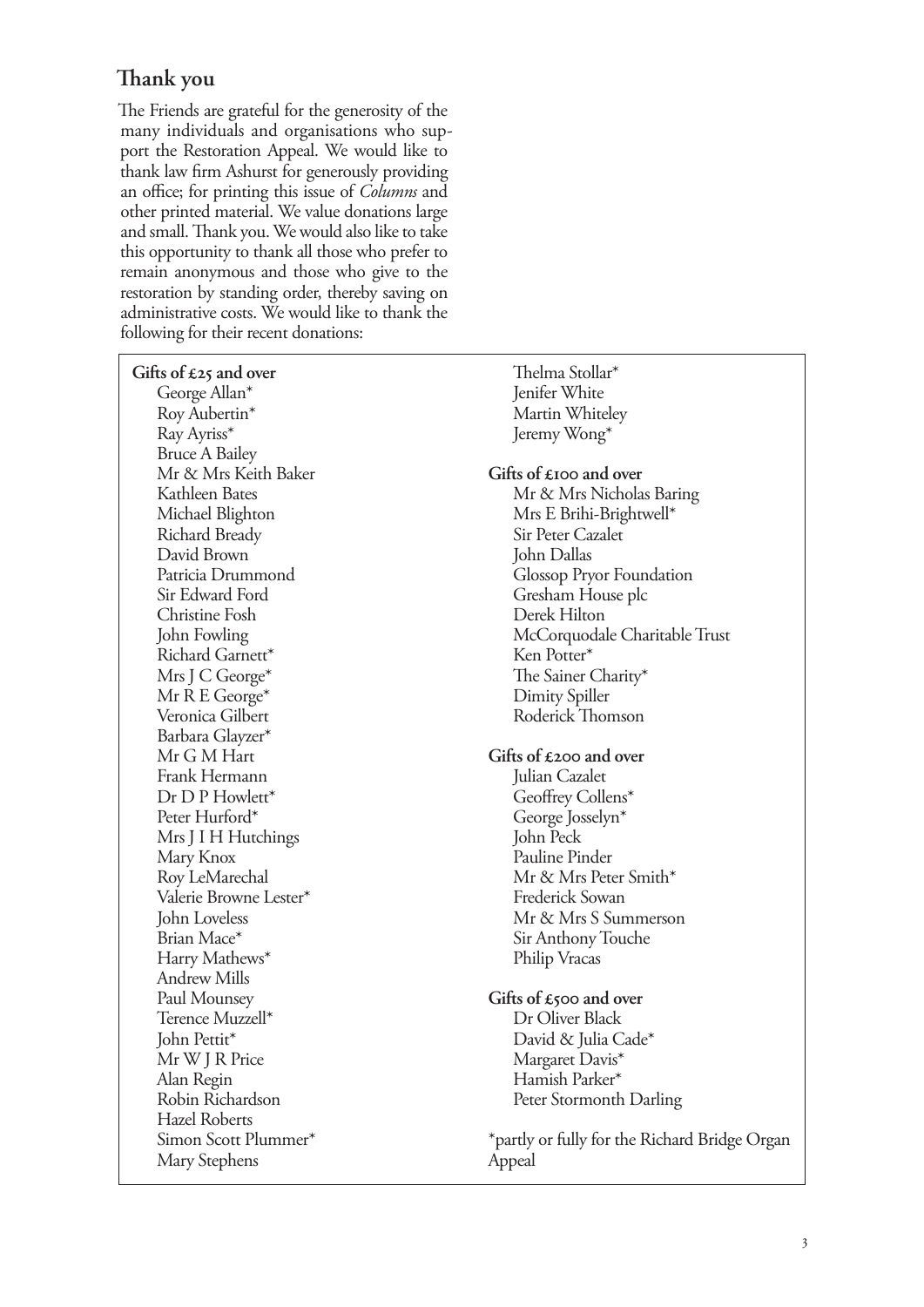### **How to support the Friends**

To become an acknowledged Supporter of the Friends of Christ Church Spitalfields please make a minimum annual donation of  $\mathcal{L}25$  ( $\mathcal{L}30$  for overseas). You can contribute towards the restoration of Christ Church or the Richard Bridge Organ. Supporters receive the Friends' newsletter *Columns*  and advance notice of tours, lectures and other special events that the Friends organise. **Standing Order** Your bank and account details: To ............................................................... Bank of ........................................................................... ................................................................................ ................................................................................ ......................................................... Bank address Sort code ......–......–...... A/c no ............................ You can give money in several ways: by **payroll giving** through Give As You Earn with a **credit or debit card** through our web site. Or, by completing the appropriate parts of this page: by **standing order** (helping us to plan ahead and keep down administrative costs) by bank or CAF **cheque**. Please pay to the Royal Bank of Scotland plc of 62‒63 Threadneedle Street, London EC2R 8LA, sort code 15–10–00 for the credit of The Friends of Christ Church Spitalfields Account No. 13075487 the sum of: £ .............. each ❑ month ❑ quarter ❑ year starting on dd/mm/yy (no earlier than one month from today, please) until further notice. This donation is in addition to\*/replaces\* previous Standing Orders, if any, in favour of the Charity. The Friends will process Standing Orders and forward them to your bank. \**delete as applicable* **Please complete the sections below:**

#### **I enclose my cheque for:**

 $\Box$  £25  $\Box$  £30  $\Box$  £250  $\Box$  £1,000  $\Box$  other £......

Please make cheques payable to: The Friends of Christ Church Spitalfields.

**Please complete the sections below:**

# giftaid it

If you are a UK taxpayer please Gift Aid your donation and increase your gift by 28% at no extra cost to you. For every  $\epsilon$  that you give to us, we can reclaim the tax to make your donation worth  $\pounds$ 1.28 through the Gift Aid scheme if you sign the Gift Aid declaration.

❑ I am a UK taxpayer and would like the Friends of Christ Church Spitalfields to treat all donations I make since 6 April 2000 (and until I notify you otherwise) as Gift Aid donations. I understand that I must have paid an amount of Income Tax or Capital Gains Tax equal to the tax you reclaim on my donations.

Signature ..............................................................

For further information about Gift Aid, visit HM Revenue and Customs' website: www.hmrc.gov.uk/leaflets/ir65.htm

Please allocate my donation towards the restoration of:

❑ Christ Church Spitalfields ❑ The Richard Bridge Organ

The Friends would like to acknowledge gifts of  $\epsilon$ 25 or more in *Columns*, but if you wish to remain anonymous please tick the box below :

❑ Please do not print my name in *Columns*

Data Protection Act 1998: the information you provide will only be used by the Friends of Christ Church Spitalfields and will not be passed to any other organisations.

**Thank you. Please return the completed page to:** FOCCS, FREEPOST, LONDON EI 6BR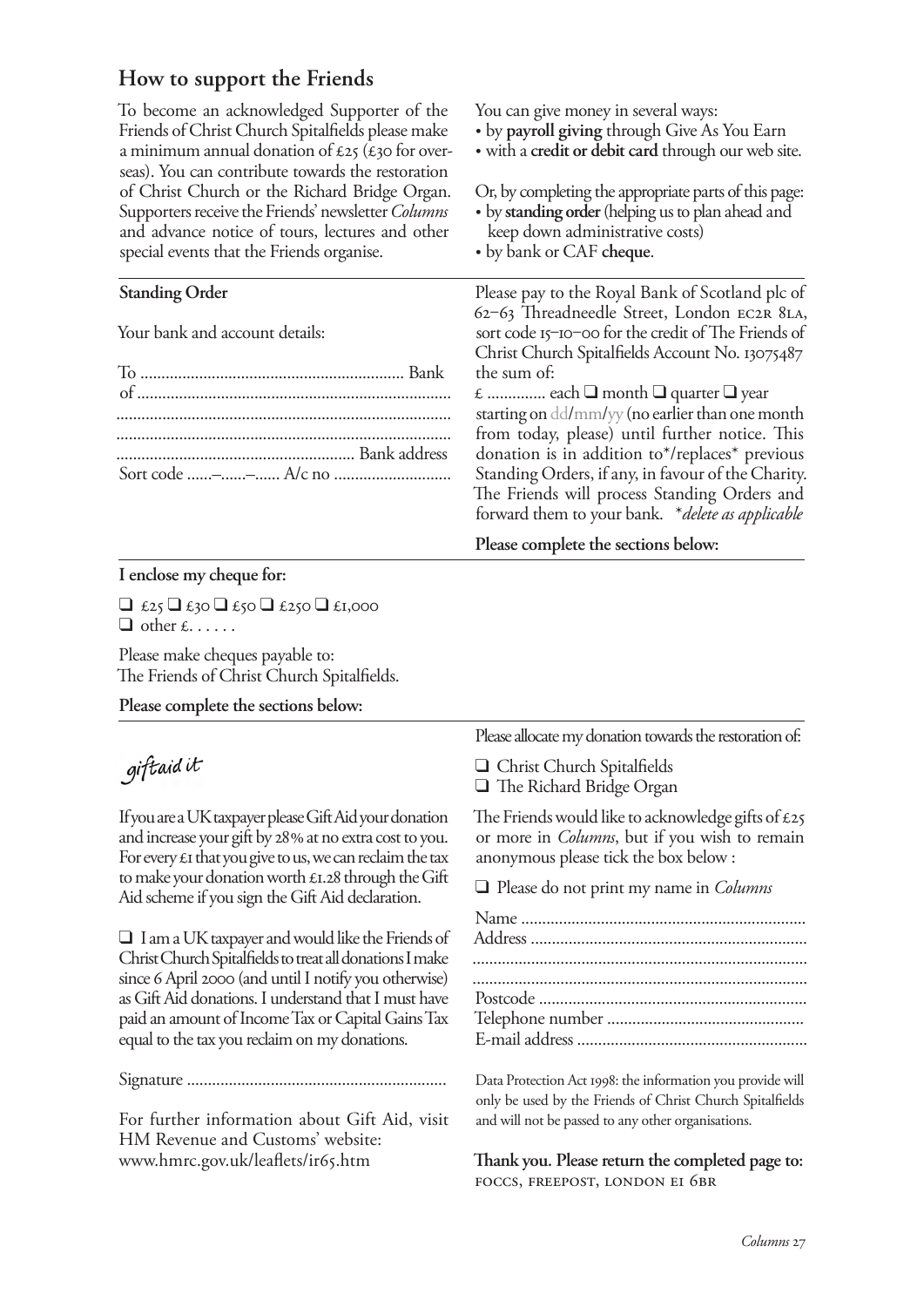#### **Website news**

The Monument section of the Friends' website has been updated. A complete catalogue of all the monuments in the church can be searched by name. There is a new photograph of each monument together with a transcription of its text.

As you will see if you visit this section, some of the monuments have texts written in Hebrew which we have been unable to translate. We would welcome help with the transcription. Please contact the Friends' office.

Along with the cleaning of the large Ladbroke and Peck monuments at the east end of the church, a programme of works to clean all the wall monuments, mostly fixed to the walls on the west stairs, has been devised. It is hoped that this work will be carried out early in 2007. The work is of a specialist nature and each of the thirty-one monuments will cost around £900 to do. This is part of the Heritage Lottery Fund grant aided works. The matching funds needed for each monument is £225. If you would like to make a donation to help with these works, please use the form enclosed. The Friends would like to thank all those who have so far contributed to this appeal.

#### **Book of the Floor Appeal**

The Friends have recently received the appeal book which contains dedications from all those who contributed to the new stone floor at Christ Church. This book has been beautifully designed and lettered by Nancy Winters, Fellow of the Society of Scribes & Illuminators.

The book is currently kept in the Church Office and can be viewed there by appointment. Please bear in mind that the office is only staffed part time, so please make arrangements well in advance by telephoning 020 7247 7202.

Those subscribers who are unable to make a visit will shortly be able to view illustrations of all the book's pages on the Friends' web site at: www.christchurchspitalfields.org

#### **Dates for your diary**

The Friends are planning their next tour of the six London churches designed by Hawksmoor. If you would be interested in receiving early information about it please contact the Friends' office either by post or by email.

#### **Gabrieli Consort and Players**

are resident at Christ Church Spitalfields. Their next concerts, are:

Wednesday 22 November: Monteverdi/Stravinsky, *Mass* Saturday 25 November: Handel, *Acis & Galatea* both at 7.30pm

For further details call the Barbican box office: 0845 20 7543 or visit www.gabrieli.com.

#### **Spitalfields Festival**

–9 December For programme details and further information please visit www.spitalfieldsfestival.org.uk.



Mr. R.A.Furniss To celebrate the birth of Yusuf Furniss on 11th December 2003. James Gibb<br>Gibb Family. Tonathan Glancey To Nicholas Hawksmoor for his sublime gift. Mrs. B.A. Glayzer 1. In memory of my mother, Eleanor Appleton. 2. In memory of my father,<br>Alfred James Appleton. Dr. M.J. Glynn For Jessica, Martha and Matilda Glynn to enjoy. Suzí Godson Scarlet (12), Ruby (9), Amber (9) of 17 Princelet Street, Spitalfields. 24.03.04 Teanne Golay-Evans In memory of John S. Evans (d. 2004)  $12$